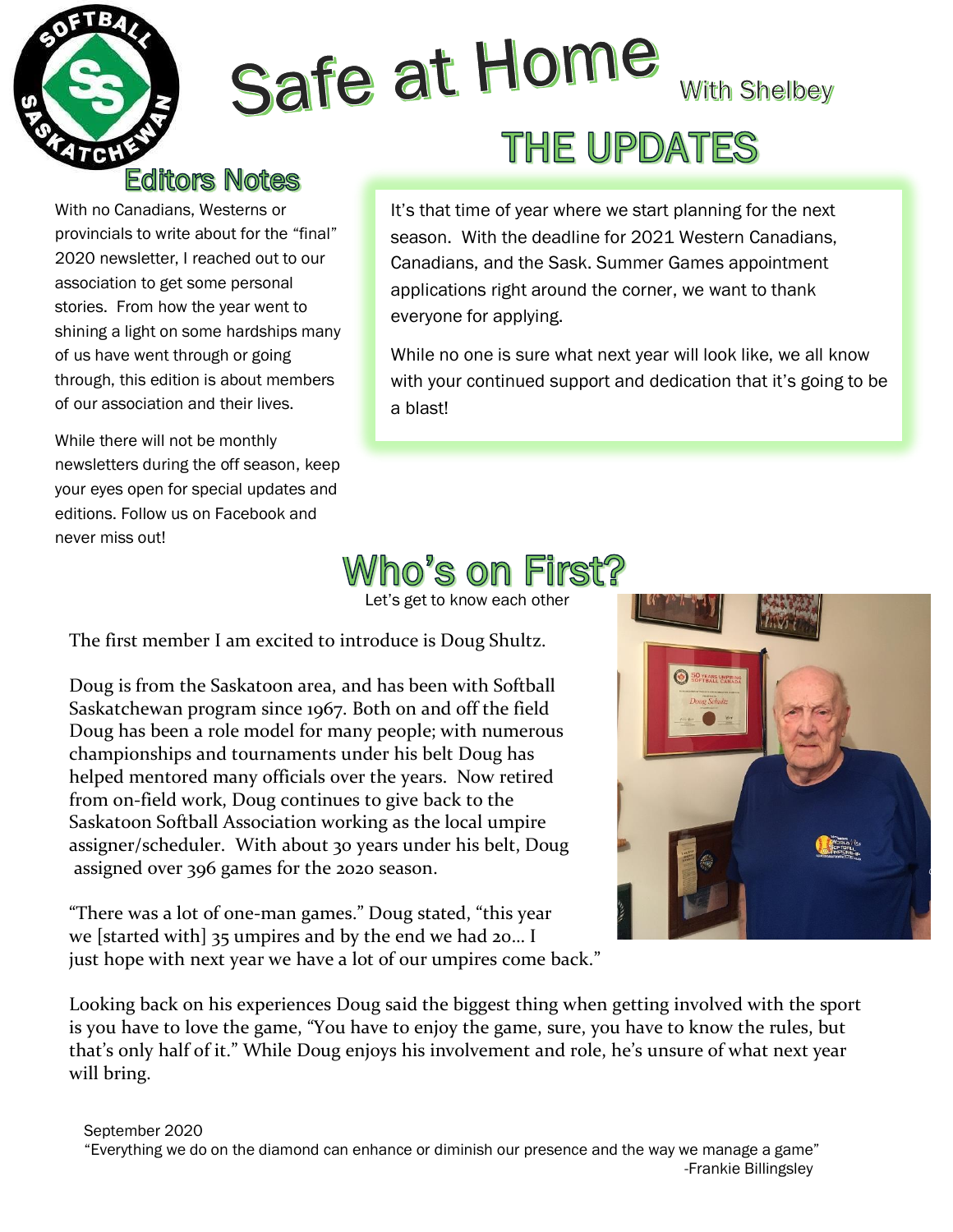

# Safe at Home **With Shelbey** Who's on First?

The second member to introduce is Steven Klus.

Steven is from Melville, and has been with Softball Saskatchewan for the last 6 years. At 18 years old, Steven has done many levels of fastball ranging from local minor leagues to adult tournaments and a handful of provincials. This year Steven was mostly doing the local men's league and is no stranger to travelling for some games, "There's a team based in Neudorf, which is just over a half hour away, and then Balcarres had a team as well. I was fortunate enough to do games out of both centers this year."



Comparing this year to previous years Steven said the big thing was just to always be mindful of what was going on. "This year made me realize just how much I miss being on the diamond. I really enjoyed being out on the diamond, talking to the players and being outside, it's the little [things] that you really miss." Looking back, Steven stated the best thing about fastball is the community, "It's really cool how connected everyone is… Everyone is super friendly and everyone knows everyone and its just really cool."

During this year, Steven graduated high school and while it wasn't the final year he was expecting, he's excited for his next chapter. Taking general arts and science from the University of Saskatchewan, Steven hopes to get into the Pharmacy Program, and looks forward to continue umpiring in years to come.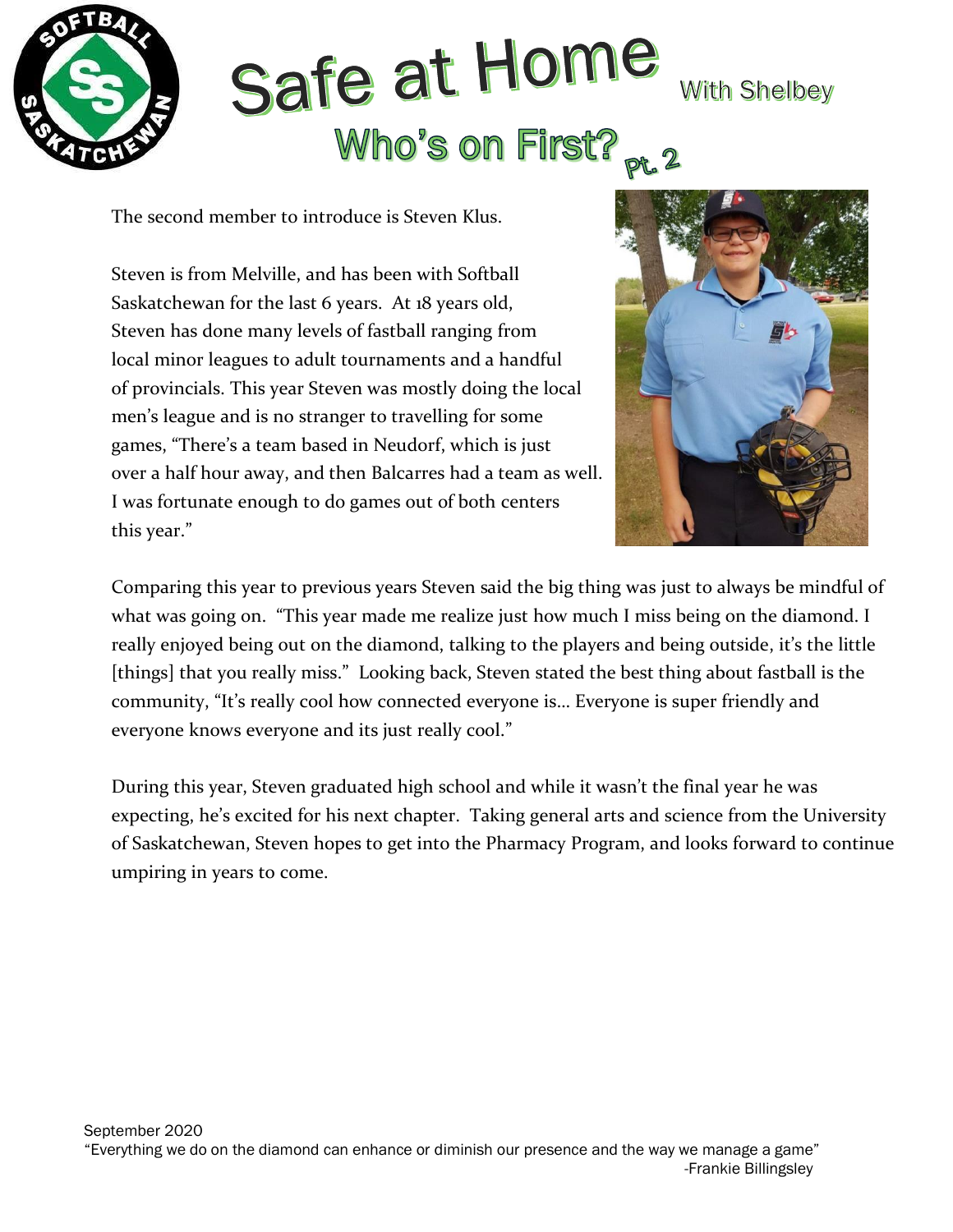

# Safe at Home **With Shelbey** Who's on First? pt. 3

Our third member to introduce is Lyle Balogh.

Lyle is from Langbank, and has been umpiring since 1978. He started out when the local association asked if he would be willing to lend a hand and officiate a couple games, and well, the rest is history. With many championships, tournaments and provincials under his belt Lyle has been able to experience many different aspects of fastball, "I really enjoyed playing, but eventually I got to the point where I started to mentor and that is really important to me. I got into mentoring and I have been able to be the DUIC at a couple of championships and UIC at some provincials, it was really good, lots of fun."



When talking to Lyle, his upbeat attitude to dealing with this whirlwind of a year was impressive, "I always hope I'm in a positive attitude, life goes on and god willing [we'll] be able to continue." He stated. While this year has been hard on everyone, it's especially difficult when your immune system is compromised. For those that haven't had the pleasure of working with or knowing Lyle, about three years ago he was diagnosed with esophagus cancer. "I'm happy to be back on the diamond and since the operation I definitely enjoy being back and seeing everyone and doing some games. That's been a treat, I didn't know if I was going to be able to return or not."

Next year, Lyle hopes to continue umpiring, and said his best piece of advice is this: "Always be positive. You're the only one who can stop you from doing anything. Enjoy your time and take every bit of criticism as constructive. Have fun and always be learning."